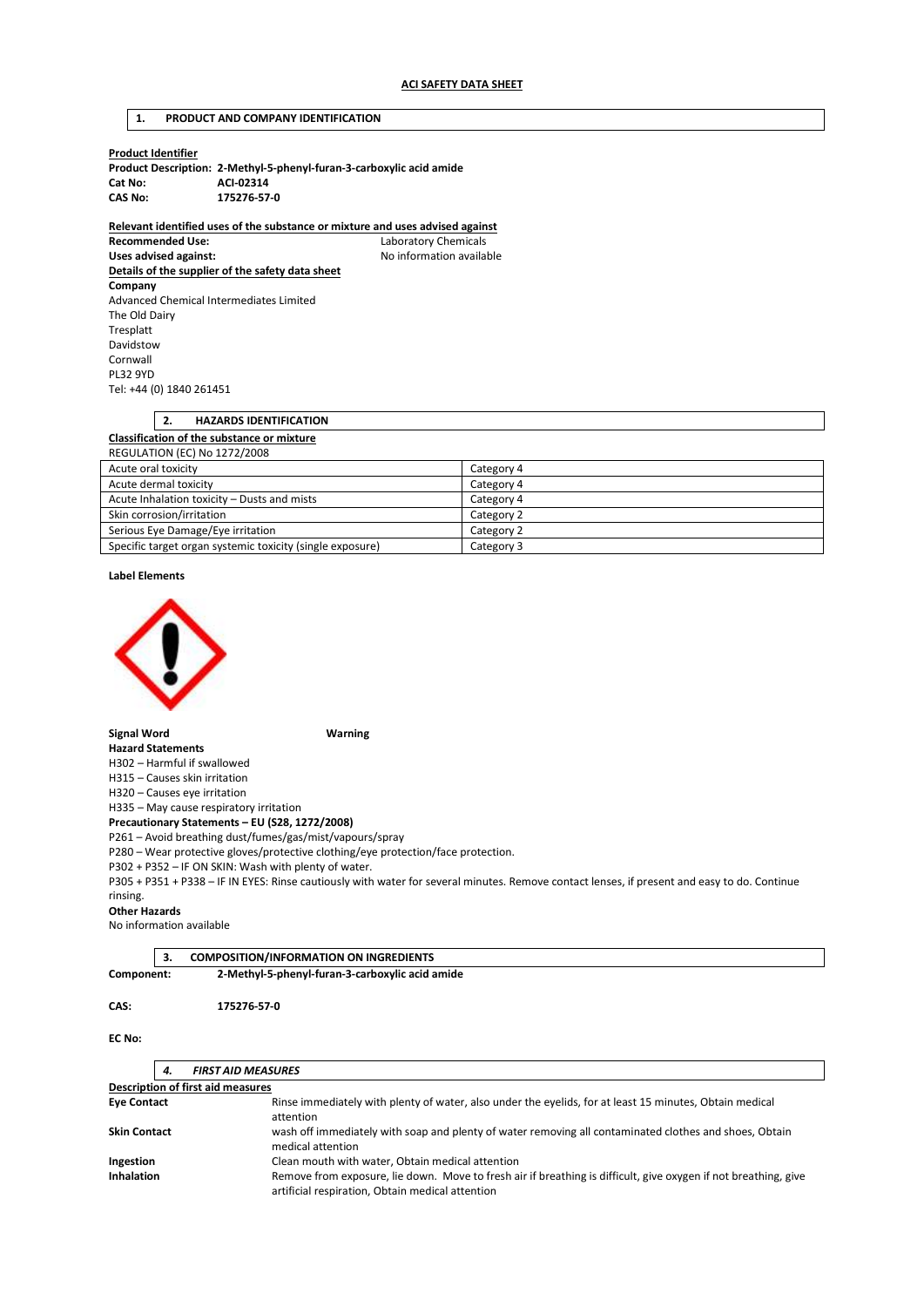# **5. FIRE-FIGHTING MEASURES**

## **Extinguishing media**

**Suitable Extinguishing Media** 

Water spray Carbon dioxide (CO2) Dry chemical foam

**Extinguishing media which must not be used for safety reasons** 

No information available

**Special hazards arising from the substance or mixture** 

Thermal decomposition can lead to release of irritating gases and vapours

# **Advice for fire-fighters**

As in any fire, wear self-contained breathing apparatus pressure-demand, MSHA/NIOSH (approved or equivalent) and full protective gear.

| 6.<br><b>ACCIDENTAL RELEASE MEASURES</b>                                      |                                                                                                                                                  |  |
|-------------------------------------------------------------------------------|--------------------------------------------------------------------------------------------------------------------------------------------------|--|
| Personal precautions, protective equipment and emergency procedures           |                                                                                                                                                  |  |
| Ensure adequate ventilation                                                   |                                                                                                                                                  |  |
| <b>Environmental precautions</b>                                              |                                                                                                                                                  |  |
| Prevent further leakage or spillage if safe to do so                          |                                                                                                                                                  |  |
| Methods and material for containment and cleaning up                          |                                                                                                                                                  |  |
|                                                                               | Sweep up or spillage and collect in suitable container for disposal. Use suitable absorbent if required. Do not let this chemical enter the      |  |
| environment                                                                   |                                                                                                                                                  |  |
|                                                                               |                                                                                                                                                  |  |
| <b>HANDLING AND STORAGE</b><br>7.                                             |                                                                                                                                                  |  |
| <b>Precautions for Safe Handling</b>                                          |                                                                                                                                                  |  |
|                                                                               | Avoid contact with skin and eyes. Do not breathe dust. Do not breathe vapours or spray mist. Do not ingest                                       |  |
| Conditions for Safe Storage, including any incompatibilities                  |                                                                                                                                                  |  |
| Keep in a dry, cool and well-ventilated place. Keep container tightly closed. |                                                                                                                                                  |  |
| <b>EXPOSURE CONTROLS/PERSONAL PROTECTION</b><br>8.                            |                                                                                                                                                  |  |
| <b>Control Parameters</b>                                                     |                                                                                                                                                  |  |
| <b>Exposure limits</b>                                                        | Not applicable                                                                                                                                   |  |
| Derived No Effect Level (DNEL)<br>No information available                    |                                                                                                                                                  |  |
| <b>Predicted No Effect Concentration</b>                                      | No information available                                                                                                                         |  |
| (PNEC)                                                                        |                                                                                                                                                  |  |
|                                                                               |                                                                                                                                                  |  |
| <b>Exposure Controls</b>                                                      |                                                                                                                                                  |  |
| <b>Engineering Measures</b>                                                   | Ensure adequate ventilation, especially in confined areas. Ensure that eyewash stations<br>and safety showers are close to workstation location. |  |
| <b>Personal Protective Equipment</b>                                          |                                                                                                                                                  |  |
| Eye protection<br>1.                                                          | Goggles                                                                                                                                          |  |
| <b>Hand protection</b><br>2.                                                  | Protective gloves                                                                                                                                |  |
| Skin and body protection<br>3.                                                | Wear appropriate protective gloves and clothing to prevent skin exposure                                                                         |  |
| <b>Respiratory protection</b><br>4.                                           | Follow the OSHA respirator regulations found in 29 CFR 1910.134 OR European Standard                                                             |  |
|                                                                               | EN 149. Use a NIOSH/MSHA or European Standard EN 149 approved respirator                                                                         |  |
|                                                                               | if exposure limits are exceeded or if irritation or other symptoms are experienced.                                                              |  |
| <b>Hygiene Measures</b>                                                       | Handle in accordance with good industrial hygiene practice                                                                                       |  |
| <b>Environmental Exposure Controls</b>                                        | No information available                                                                                                                         |  |
|                                                                               |                                                                                                                                                  |  |

### **9. PHYSICAL AND CHEMICAL PROPERTIES**

| <b>Physical State</b>      | Solid     |
|----------------------------|-----------|
| Appearance                 | Cream     |
| <b>Boiling Point/Range</b> |           |
| <b>Melting Point/Range</b> |           |
| <b>Flash Point</b>         |           |
| <b>Molecular Formula</b>   | C12H11NO2 |
| <b>Molecular Weight</b>    | 201.23    |
|                            |           |

# **10. STABILITY AND REACTIVITY**

**Reactivity Chemical Stability**  Stable under normal conditions **Possibility of Hazardous Reactions**  Hazardous Polymerization and the Society of the No information available<br>Hazardous Reactions available No information available No information available **Conditions to Avoid**  Incompatible products. Heat. **Incompatible Materials**  Acids, bases, strong oxidizing agents, strong reducing agents, **Hazardous Decomposition Products**  In combustion emits toxic fumes.